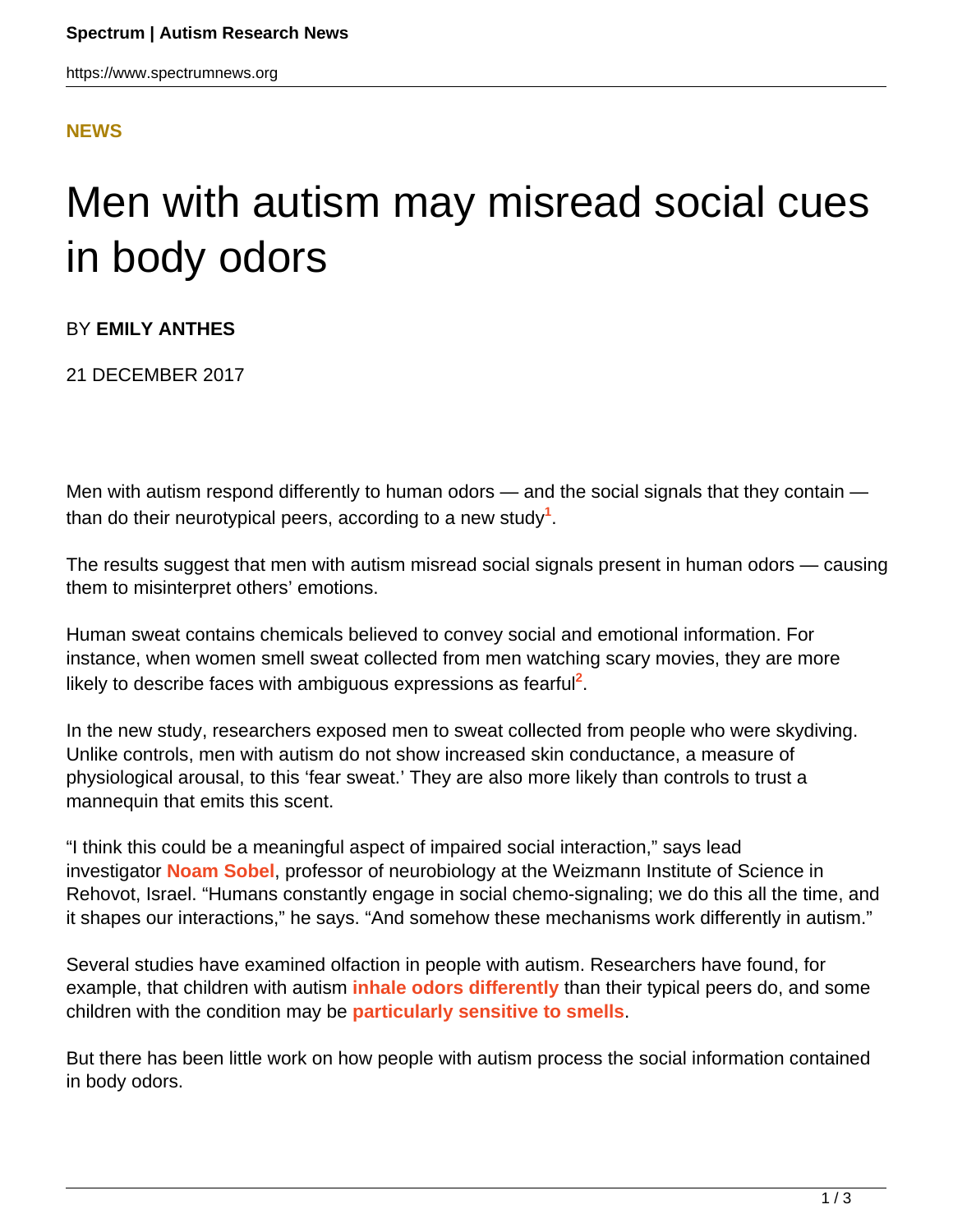The new paper is provocative because it suggests that the communication problems that accompany autism may extend to chemical forms, says **[Johannes Frasnelli](http://johannesfrasnelli.com/en/)**, professor of anatomy at the University of Quebec at Trois-Rivières in Canada, who was not involved in the research.

However, little is known about how people communicate through odors. "I think what this paper does is it generates hypotheses; it looks at the problem from a very interesting angle," Frasnelli says. The topic "definitely deserves more research," he says.

### **The smell of fear:**

Sobel and his colleagues began by assessing the basic olfactory skills of 16 men with autism and 18 controls. They asked the participants to sniff three samples of body odor, two of which were from the same person, and pick out the one that did not belong.

The participants with autism performed just as well on this task as their peers did, suggesting that they are not impaired in their ability to detect and distinguish among odors.

The researchers then asked 15 men with autism and 15 controls to rate sweat samples collected from skydivers. Both groups reported that the smell of this perspiration was more intense, less pleasant and connoted higher levels of fear than sweat collected from men who had been walking calmly.

Despite the similarity of these ratings, however, the fear sweat prompted markedly different bodily reactions in the two groups of men. The controls showed a significant increase in skin conductance while smelling the fear sweat, but not the walking sweat. Men with autism, however, did not show an elevation in arousal.

To assess how the chemical signals in fear sweat might influence the men's behavior, Sobel's team built two robotic mannequins, one that gave off fear sweat and another that emitted a control odor (sports sweat). The mannequins were also programmed to help the participants in a cognitive test, providing them with spoken hints to help them quickly locate and click on a target on a computer screen.

Both mannequins gave advice that was correct 70 percent of the time. Still, the controls put more trust in the hints provided by the mannequin that emitted sports sweat than in those provided by the one that gave off the fear sweat; the opposite was true of the men with autism.

The results were published in Nature Neuroscience on 27 November.

## **Mixed signals:**

The results suggest that although men with autism can detect the chemical signals in fear sweat,